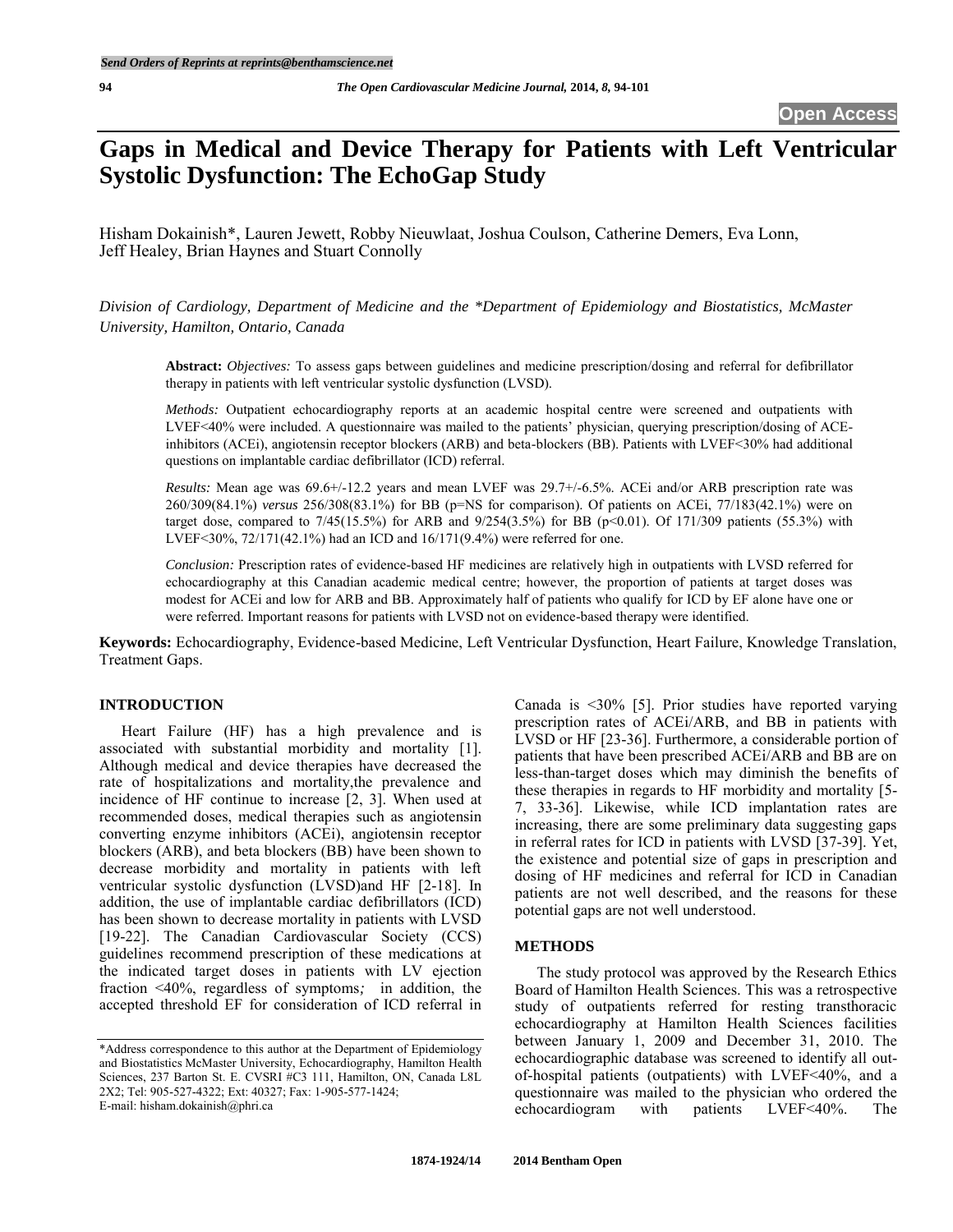questionnaire asked the referring physician questions about prescription of ACEi, ARB, and BB along with the dose prescribed. If an ACEi, ARB, or BB was not prescribed, the physician was asked to indicate the reason(s) for nonprescription. Target doses for all medications were acquired from CCS HF guidelines [5], with the exception of fosinopril, quinapril, and losartan which were obtained from American College of Cardiology/American Heart Association HF guidelines [6], as the CCS HF guidelines did not include target doses for these medications.

For patients with EF <30%, physicians received an additional question regarding ICD referral,which also asked potential reasons in case of non-referral. Questionnaires were sent >6 months after the echocardiogram was performed to allow sufficient time for the referring physician to make a therapeutic decision based on the echocardiography results, and titrate medicines to target doses. Echocardiogram reports performed on hospital inpatients were excluded in this study as LV dysfunction in acutely ill hospital inpatients could be due to transitory causes (sepsis, electrolyte/renal/endocrine disturbance, acute ischemia, tachycardia) or other acute noncardiac issues which may impact decisions on medicine prescription and titration of doses as well as ICD referral.

All patient information and data were anonymized. The physician was asked to return the questionnaire by fax. If the questionnaire was not received after 10 days, a reminder was sent by facsimile the following day (day 11). Similarly, if the questionnaire was still outstanding, another reminder was sent after 21 days by facsimile, then at 36 days by telephone call. If after 56 days the questionnaire had not yet been received, a second copy of the entire questionnaire was mailed. Once received, data from the questionnaire was entered into the database. Patients were excluded from analysis if the referring physician failed to return the questionnaire, returned the questionnaire but did not complete it, or if the patient was reported as deceased since the time of echocardiogram, as current medications and doses were not available for deceased patients.

# **Statistical Methods**

Continuous variables are reported as mean (standard deviation [SD]), and dichotomous variables are displayed as frequency (%). Comparisons for continuous variables were tested with independent t-test, for nominal variables with chi-square test, and for ordinal variables with chi-square for trend (Gamma). These tests were conducted as two-sided tests with a confidence interval of 95%, and p-value <0.05 was considered significant. Analyses were performed using SPSS for Windows v.14.0 (IBM, 2007).

### **RESULTS**

Of the 4523 outpatient echocardiograms performed during the study period, 576 (12.7%) were reported as having LVEF <40%. Therefore, 576 questionnaires were mailed to 352 referring physicians, of which 371/576 (64.4%) were returned. In 51/371 (13.7%) of patients, the questionnaires were returned stating that the patient had deceased since the echocardiogram was performed and these patients were excluded from analysis. Incomplete questionnaire were also excluded from analysis (13/371, 3.5%). Therefore 309/576 (54%) questionnaires were analyzed. The mean age of the study population was 69.4 ±11.2 years (range= 38.5-89.4 years), the mean LVEF was 29.9 ±6.4% and 230/309 (74.4%) were male. 15/309 (4.8%) patients were on no medical therapy. Physicians answered questions regarding HF symptoms for 245/309 (79.3%) of patients and 59/245 (24.1%) patients were reported to have at least one HF symptom.

# **Medicine Prescription Rates and Dosing**

Among 309 LVSD patients, 256 patients (83.1%) were prescribed BB, compared to 190 for ACEi (61.5%) and 73 for ARB (23.6%)*;* 260 patients (84.1%) were on ACEi and/or ARB, and 3 patients were on both ACEi and ARB (p=NS for BB vs. ACEi/ARB) (Table **1**).The specific medication types and the proportions in which they are prescribed are shown in Figs. (**1**, **2** and **3**), respectively. ACEi doses were most frequently at target dose (42.1%), followed by ARB (15.5%), and BB (3.5%) (ACEi vs. ARB*:*  p = 0.000184*;* ACEi vs. BB*:* p < 0.0001*;* ARB vs. BB*:*  p < 0.0001, Table **2**). The likelihood of a patient receiving medical or device therapy was not significantly different between those with and those without HF symptoms (Table **3**).

| <b>Medication</b>         | <b>Prescription Rate N=309</b> |
|---------------------------|--------------------------------|
| <b>ACEI</b>               | 190 (61.5%)                    |
| <b>ARB</b>                | 73 (23.6%)                     |
| <b>ACEI</b> and/or ARB    | 260 (84.1%)                    |
| $BB*$                     | $256(83.1\%)$                  |
| <b>ACEI</b> and <b>BB</b> | $159(51.6\%)$                  |
| <b>ARB</b> and <b>BB</b>  | 66 (21.4%)                     |
| <b>ACEI</b> /ARB and BB   | 221 (71.7%)                    |

#### **Table 1. Medication prescription rates.**

ACEi=angiotensin converting enzyme inhibitor; ARB=angiotensin receptor blocker; BB=beta blocker. \*p<0.01 for BB compared to ACEi or ARB alone; p=NS for BB vs. ACEi and/or ARB.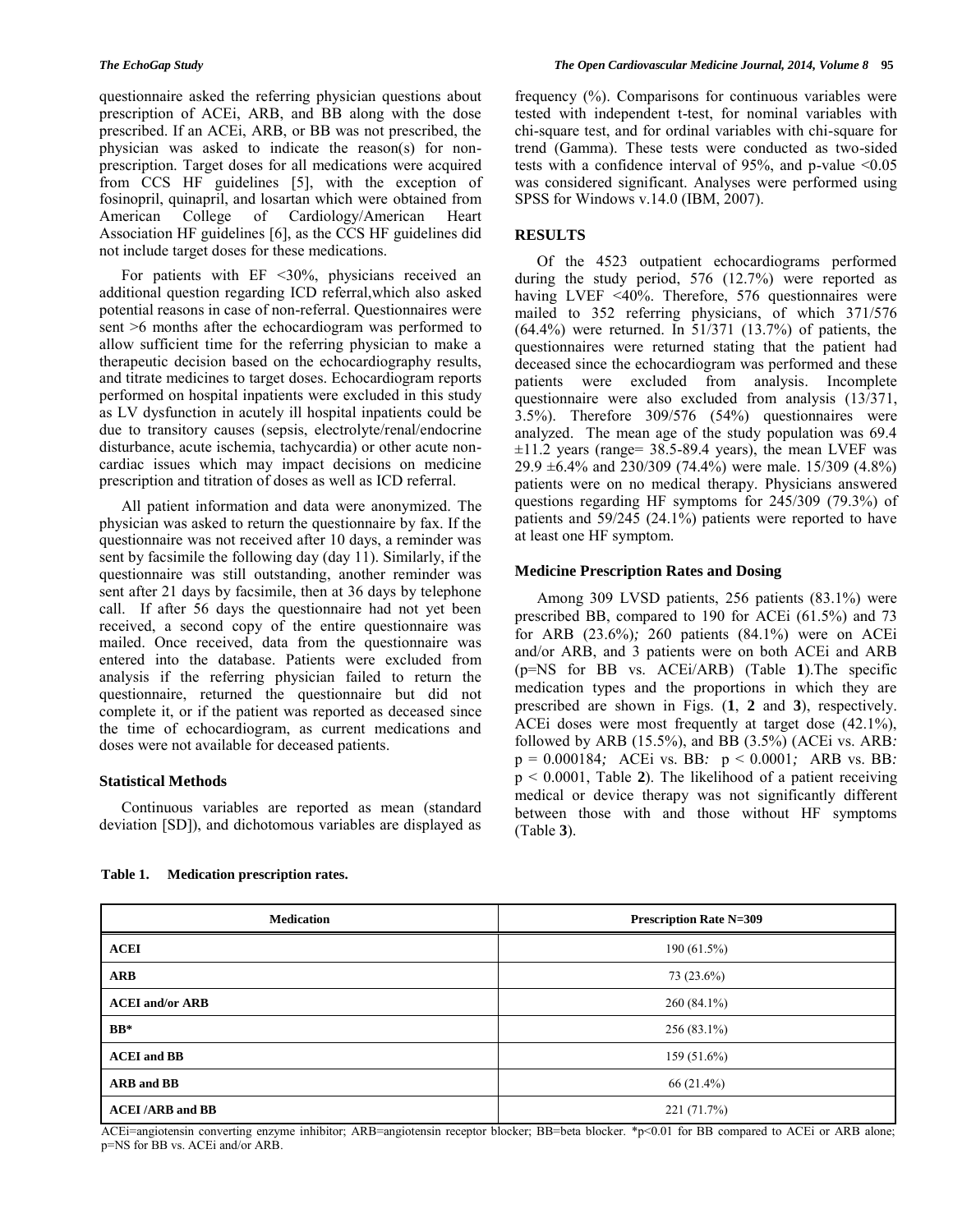

**Fig. (1).** Type of ACE-inhibitor Prescribed for the 190 Patients Prescribed ACE-Inhibitor. ACE=angiotensin converting enzyme.



**ARB Type** 

**Fig. (2).** Type of ARB-inhibitor Prescribed for the 73 Patients Prescribed ARB. ARB=angiotensin receptor blocker.

# **Referral for ICD**

Of 173/309 (56%) patients with EF <30%, 2/309 (0.6%) did not have information about ICD referral complete on the questionnaire and were therefore excluded from analysis. Of the  $171/309$  (55.3%) remaining patients with LVEF<30%, 72/171 (42.1%) already had an ICD implanted, and 16/171 (9.4%) had been referred for an ICD. Therefore, 88/171 (51.5%) patients identified as qualifying for an ICD (by EF criteria alone) had an ICD or were referred for one. Patients with EF <20% were numerically (but not statistically) more likely to be referred for or receive an ICD (28/44, 63.3%) compared to patients with an EF 21-30% (60/129, 46.5%*;*  p=0.061 for comparison).

#### **Barriers to Medical and Device Therapy**

ACEi or ARB was not prescribed to 15.9% (49/309) of the study population. The most common reasons given by physicians for patients not on an ACEi/ARB were "renal dysfunction" (30%), "cardiac function improved" (24%) and "hypotension" (14%, Fig. **4**). For BB, 53/309 (17.1%) of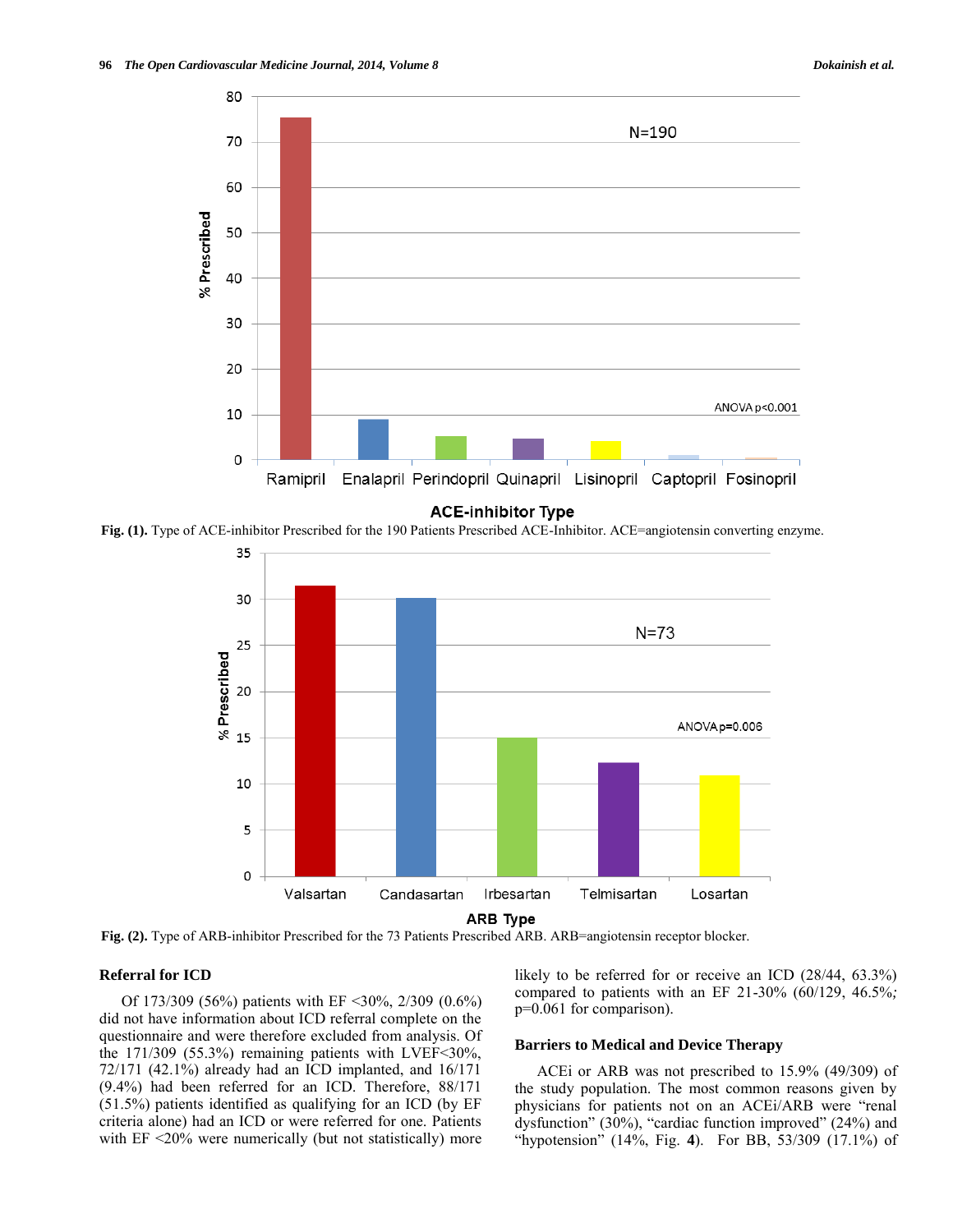

**Fig. (3).** Type of BB Prescribed for the 256 Patients Prescribed BB. BB=beta-blocker.

| Table 2. | Target dose rates according to medication type. |  |
|----------|-------------------------------------------------|--|
|          |                                                 |  |

|                   | <b>Dose</b>   | <b>Below Target Dose</b> | <b>On Target Dose</b> | <b>Above Target Dose</b> |
|-------------------|---------------|--------------------------|-----------------------|--------------------------|
| <b>Medication</b> | $ACEI(n=183)$ | 93 (50.8%)               | $77(42.1\%)$          | $13(7.1\%)$              |
|                   | ARB $(n=45)$  | 38 (84.4%)               | $7(15.5\%)$           | $0(0.0\%)$               |
|                   | BB $(n=254)$  | 245 (96.5%)              | $9(3.5\%)$            | $0(0.0\%)$               |

ACEi=angiotensin converting enzyme inhibitor; ARB=angiotensin receptor blocker; BB=beta blocker. ACEi vs ARB: p = 0.0002; ACEi vs BB: p < 0.0001; ARB vs BB: p < 0.0001

| Table 3. | Medicine prescription rates according to heart failure symptom status. |  |  |
|----------|------------------------------------------------------------------------|--|--|
|----------|------------------------------------------------------------------------|--|--|

| <b>Medication</b> | <b>Symptoms</b> |              |                |
|-------------------|-----------------|--------------|----------------|
|                   | $No(n=186)$     | Yes $(n=59)$ | <b>P-value</b> |
| <b>ACEi</b>       | $115(61.8\%)$   | $32(54.2\%)$ | 0.30           |
| <b>ARB</b>        | 42 $(22.6\%)$   | $18(30.5\%)$ | 0.22           |
| BB                | 153 (82.7%)     | 50 (84.7%)   | 0.72           |
| <b>ACEi/ARB</b>   | $156(83.9\%)$   | $49(83.1\%)$ | 0.88           |
| $ACEi/ARB + BB$   | $132(71.4\%)$   | $42(71.2\%)$ | 0.98           |

ACEi=angiotensin converting enzyme inhibitor; ARB=angiotensin receptor blocker; BB=beta blocker

patients were not on this medication, in whom "hypotension" (25.4%), "cardiac function improved" (18.2%) and "asthma/COPD" (16.4%) were reported as reasons for nonprescription (Fig. **5**). For ICD, 83/171 (48%) patients with LVEF<30% were not referred or did not have an ICD in whom, "does not qualify" (43.3%), "not recommended by cardiologist"  $(23.3\%)$  or "poor quality of life"  $(9\%)$  were identified as reasons for non-referral(Fig. **6**).

# **DISCUSSION**

This is the first study, to our knowledge, to provide comprehensive analysis of prescription rates and dosing of evidenced-based medical therapy, rates of ICD therapy, and analysis of barriers for Canadian outpatients with LVSD. The major findings are that, for physicians referring patients for evaluation to this Canadian academic hospital centre, relatively high proportions of outpatients with LVEF <40%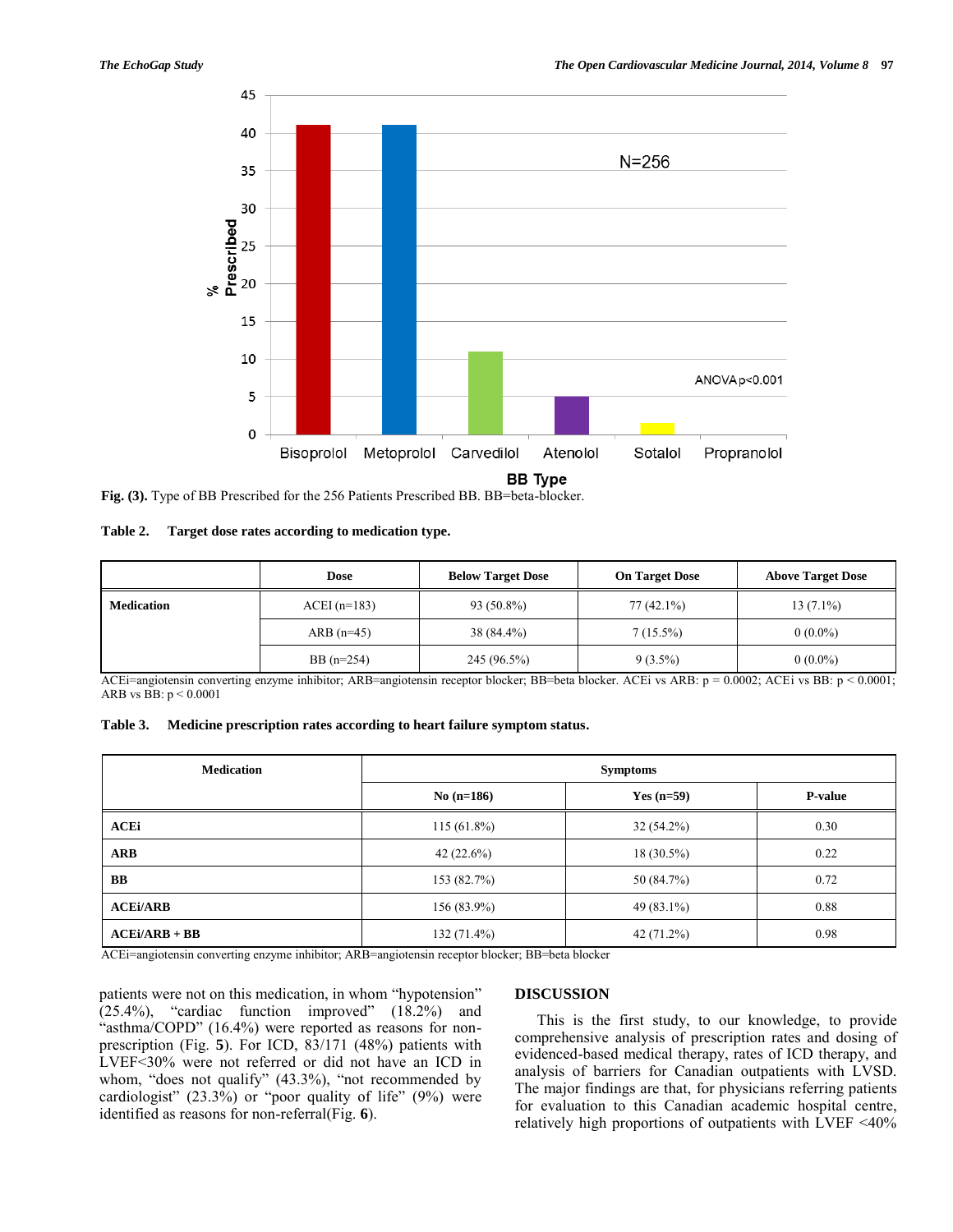

**Fig. (4).** Physician-Reported Barriers to ACEi/ARB Prescription. ACE=angiotensin converting enzyme. ARB=angiotensin receptor blocker.



**Fig. (5).** Physician-Reported Barriers to BB Prescription. BB=beta-blocker.

were on evidence-based medical therapy*;* however, these medications were generally not at target doses. In addition, for outpatients with LVEF <30%, approximately half either have an ICD or were referred for one. Furthermore, potential barriers to prescription of evidence-based medicine and referral for ICD, as described by the referring physician, were identified.

While there are some data assessing prescription rates of evidenced-based medication in hospital inpatients with LVSD, comparative studies in *outpatients* are relatively few, and data in Canadian outpatients did not, to this point, exist. In a German study of 167 outpatients with LVSD (mean LVEF  $33+/6.9%$ , among the placebo arm, 88.8% of the study population were prescribed an ACEi or ARB, and 80.5% a BB [23]. In a survey of cardiologists in France, patients with LVEF<40% had ACEi prescription rates of 71%, ARB of 23.6% and BB of 65% [24]. In a 2003 study from the VA system in California, among 650 patients 64% were on ACEi/ARB and 50% were on BB [26, 27]. In a study of 1613 managed care outpatients in the United States with moderate or severe LVSD in 2002, 72.3% were on ACEi and 67.9% were on BB [30]. In a review of the literature performed in 2000, 26% of community-dwelling HF patients were on ACEi, compared to 71% discharged from hospital with known LVSD [29]. Thus, compared to prior data from other countries, BB prescription rates may be somewhat higher among in outpatients with LVSD referred for echocardio-graphy at our academic hospital centre in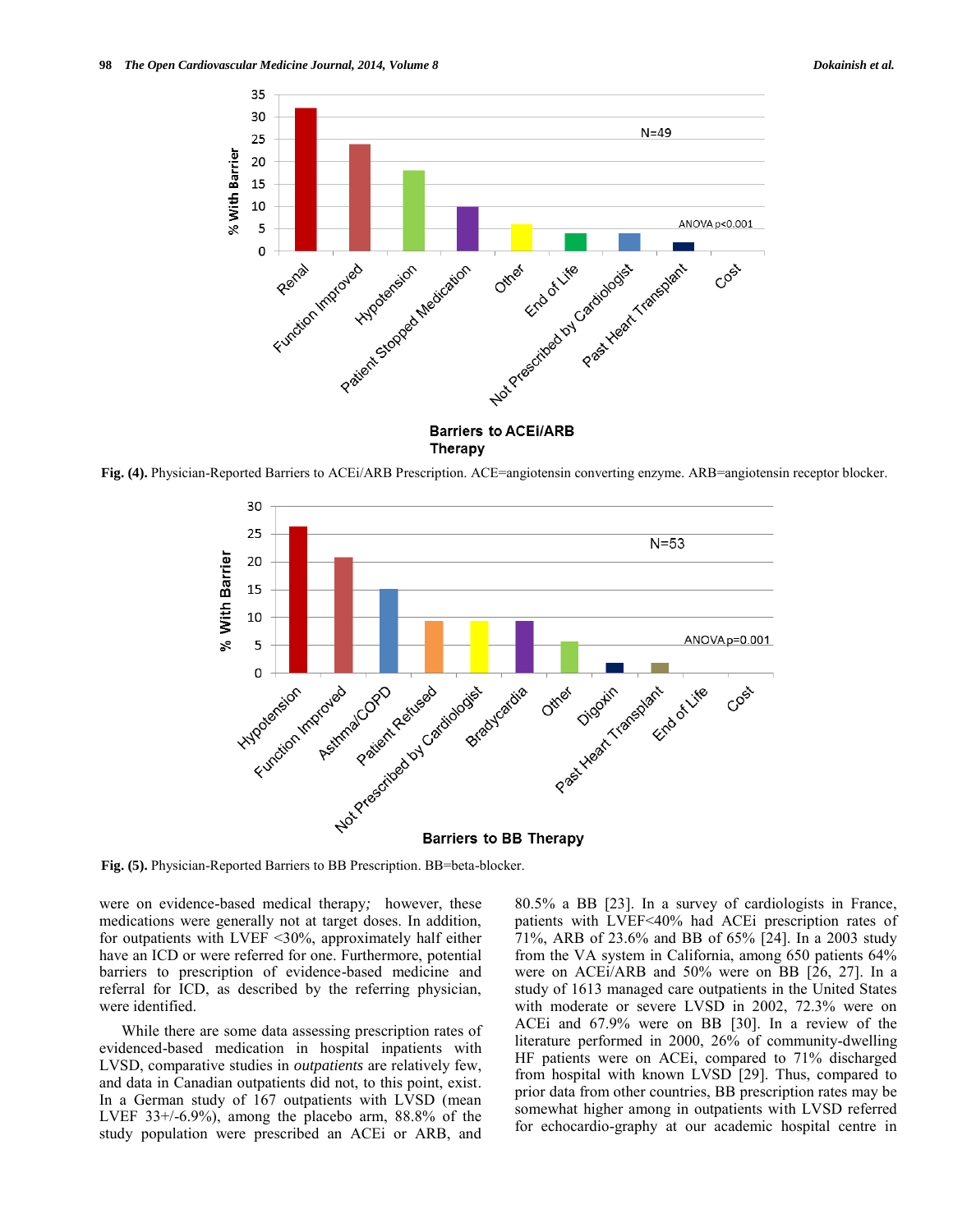

**Barriers to ICD Referral** 

**Fig. (6).** Physician-Reported Barriers to ICD Referral. ICD=implantable cardiac defibrillator.

Canada, while ACEi/ARB prescription rates appeared similar.

The proportion of patients in our study on target doses of ACEi was modest, and low for both ARB and BB when compared to target doses of HF medications as indicated in the  $\text{CCS}^5$  and  $\text{ACC/AHA}$  [6] HF guidelines. There are relatively few comparative data in prior studies on dosing of HF medications in outpatients with LVSD, and no published data, to this point, in Canadian outpatients with LVSD. In the German study, 22.7% were on target doses of ACEi, 15.2% on target doses of ACEi/ARB and 12.1% on target doses on BB [30]. The survey of cardiologists in France reported that 49% of ACEi prescriptions were at target dose, similar to 42.1% in our study, compared to 9% on target doses of ARB (15.5% in our study) and 18% on target dose of BB (compared to 3.5% in our study) [24]. A recent report from the IMPROVE HF database showed that among 7605 HF patients in the US with LVEF<35%, target dose treatment rates for ACEI/ARB were 36.1% and for 20.5% for BB [40]. Taken as a whole, prior data and that from our study suggest that, overall, relatively low proportions of patients with LVSD are on target doses of medications, and our data are novel as they are the first from outpatients with LVSD in Canada.

There is a paucity of previously published data on ICD referrals and reasons for non-referral in *outpatients* with LVSD, and none to this point from Canada. Data from the Get with the Guidelines Registry showed that among patients discharged from hospital in the United States with LVEF <30%, in-hospital implantation or planned implantation of ICD was 20% [37]. A study of 309 outpatients in heart functionclinic showed that MADIT-II criteria were met by 32% of patients and 51% met SCD-HFT criteria [39]. Our study therefore provides novel data, indicating that in the setting of physicians referring patients for echocardiography to an academic Canadian center approximately one half of outpatients with LVEF<30% either have an ICD or were referred for one.

There are often important reasons why patients with LVSD may not be on medical or device therapy, yet such data from the Canadian setting have, until now, been missing. A survey of cardiologists and family physicians caring for HF patients published in 1999 showed that family physicians were more likely to avoid prescription of ACEi in patients thought to be hypotensive or to have renal dysfunction [41]. A study from Spain assessing BB use in 100 HF patients >70 years old showed that, while 84% were on BB, this medication was discontinued in 8.4% [41]. A recent study from the UK describing a questionnaire sent to cardiologists indicated that a lack of knowledge of guidelines and lack of screening processes were the greatest barriers to uptake of ICDs in the UK [43]. A survey of 100 cardiologists and GPs in New Zealand has shown that 62% self-reported familiarity with ICD guidelines, while lack of financial resources (88%), of local expertise (61%), of New Zealandspecific guidelines (51%), and the referral process (43%) were seen as significant barriers to ICD referral by many participants [44]. Our study is unique in that it provides data on the proportion of outpatients with decreased LVEF that have an ICD or were referred for one, which to our knowledge has not been described, and also explores physician barriersto referral for ICD implantation in Canadian outpatients.

# **LIMITATIONS**

The survey response rate, while 54%, compares favourably to previously published survey-based data in this field(for instance, 56% in a similarly designed survey from our centre [45] and 60% in the IMPACT-RECO survey) [24]. The patients in this study had LVSD as assessed by echocardiography, not necessarily clinical HF*;* however,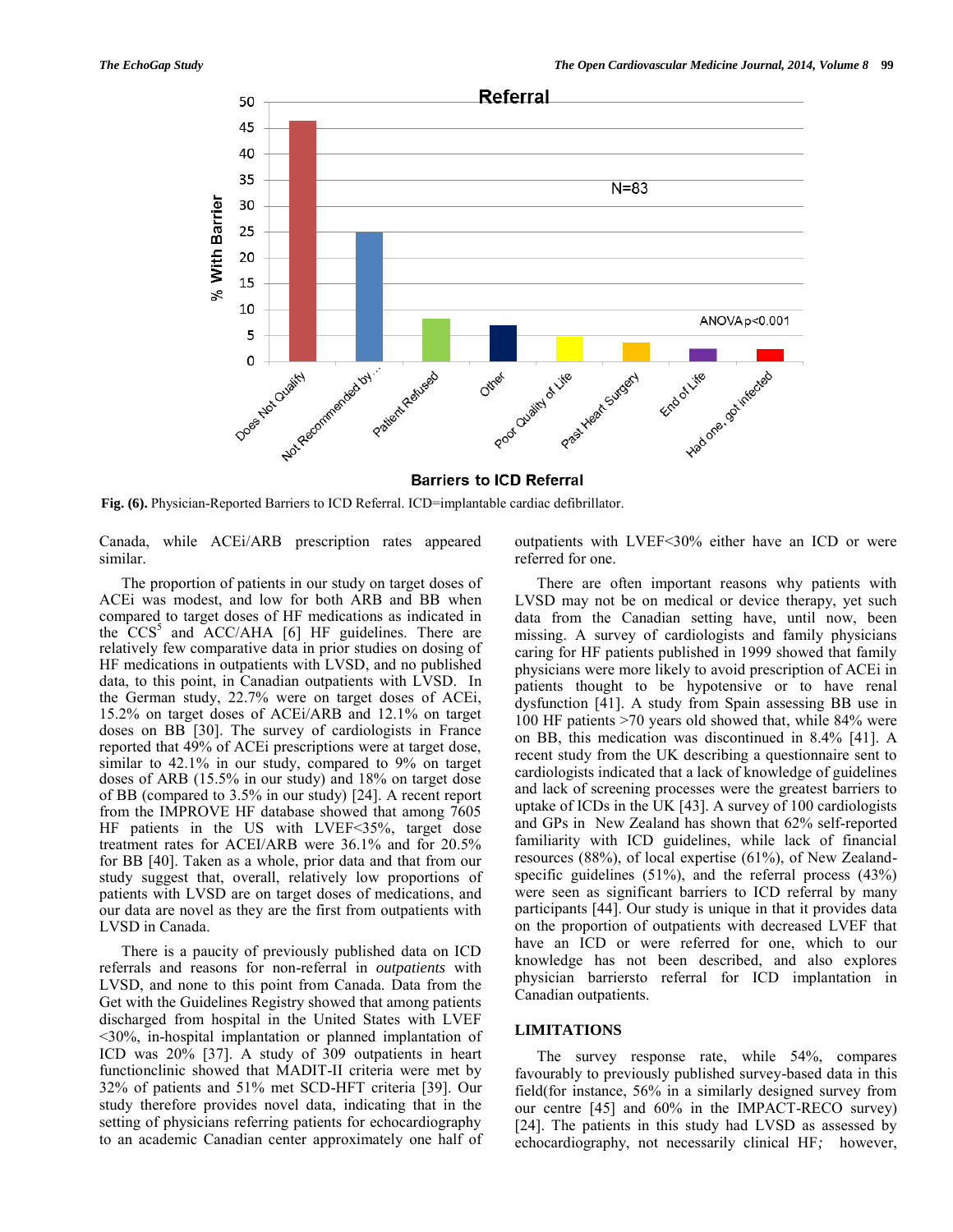there were no significant differences in prescription rates between patients with and without HF symptoms. This study queried physicians on prescription of medicines and referral patterns*;* therefore, we did not assess patient adherence to medical therapy, by methods such as checking with pharmacies or pill counts. By design, we assessed outpatients only in this study, as it was felt that, in an academic tertiary care hospital, there would be too many confounding factors affecting prescription rates for medicines and referral for ICD, such as potentially reversible LVSD due to sepsis, arrhythmia, ischemia, renal failure, and the fact that newly diagnosed LVSD in hospital would not be on target doses of medicines, as these are generally up-titrated in the outpatient setting. Furthermore, ICD referral for primary prevention generally occurs in stable patients who are medically maximized, as opposed to acutely ill or decompensated HF patients. Prescription rates and doses, as well as referral for ICD may be higher in patients referred for echocardiography at this academic tertiary medical centre, compared to patients who would not be referred to this centre or patients in smaller communities*;* this question would require further study. It is important to emphasize that the concept of "target doses" may be a difficult one to attain in a given patient. While HF guidelines have indicated what target doses are to be achieved for individual ACEi, ARB and BBs, the combination of these can have cumulative effects on blood pressure, heart rate and renal function and it therefore may not be safe or desirable to achieve target doses of these medications in a given patient. It also important to point out that while bisoprolol, metoprolol succinate and carvedilol are indicated for HF, 5 patients (2%) in this study were on atenolol and 2 (0.7%) were on sotalol, medications which are not specifically indicated in HF [5]. In addition, metoprolol succinate is not available in Canada, and therefore metoprolol tartrate is instead used. Finally, since this study focused on evidence-based medical and device therapy in patients with established LV systolic dysfunction by echocardiography, we did not collect detailed cardiac risk factor data on these patients, and therefore could not assess the potential impact of diabetes and other factors on prescription rates and dosing of these therapies, a direction that would be of interest in future research.

#### **CONCLUSION**

The prescription rates of evidence-based medical therapy are relatively high in outpatients with LVSD referred for echocardiography at this Canadian academic hospital centre*;*  however, the proportion of patients at target doses was modest for ACEi and low for ARB and BB. Approximately half of the patients who qualify for ICD by EF alone have one or were referred for ICD implantation. Important reasons for patients with LVSD not on evidence based therapy were identified. These findings are novel, as data from outpatients with LVSD in Canada has not, until now, been well defined.

#### **REFERENCES**

- [1] Najafi F, Jamrozik K, Dobson AJ. Understanding the 'epidemic of heart failure': a systematic review of trends in determinants of heart failure. Eur J Heart Fail 2009; 11: 472-9.
- [2] Tu JV, Nardi L, Fang J, Liu J, Khalid L, Johansen H; Canadian Cardiovascular Outcomes Research Team. [National trends in rates](http://www.ncbi.nlm.nih.gov/pubmed/19546444)

[of death and hospital admissions related to acute myocardial](http://www.ncbi.nlm.nih.gov/pubmed/19546444)  [infarction, heart failure and stroke, 1994-2004.](http://www.ncbi.nlm.nih.gov/pubmed/19546444) CMAJ 2009; 180: E118-25.

- [3] de Groote P, Isnard R, Clerson P, *et al*. Improvement in the management of chronic heart failure since the publication of the updated guidelines of the European Society of Cardiology. Eur J Heart Fail 2009; 11: 85-91.
- [4] Ezekowitz JA, Rowe BH, Dryden DM, *et al*. [Systematic review:](http://www.ncbi.nlm.nih.gov/pubmed/17709759)  [implantable cardioverter defibrillators for adults with left](http://www.ncbi.nlm.nih.gov/pubmed/17709759)  [ventricular systolic dysfunction.](http://www.ncbi.nlm.nih.gov/pubmed/17709759) Ann Intern Med 2007; 147: 251- 62.
- [5] Arnold JMO, Liu P, Demers C, *et al*. Canadian Cardiovascular Society consensus conference recommendations on heart failure 2006: diagnosis and management. Can J Cardiol 2006; 22: 23-45.
- [6] Hunt SA, Abraham WT, Chin MH, *et al*. [2009 Focused update](http://www.ncbi.nlm.nih.gov/pubmed/19358937)  [incorporated into the ACC/AHA 2005 Guidelines for the diagnosis](http://www.ncbi.nlm.nih.gov/pubmed/19358937)  [and management of heart failure in adults.](http://www.ncbi.nlm.nih.gov/pubmed/19358937) J Am Coll Cardiol 2009; 53: e1-90.
- [7] Dickstein K, Cohen-Solal A, Filippatos G, *et al*[. ESC guidelines for](http://www.ncbi.nlm.nih.gov/pubmed/18826876)  [the diagnosis and treatment of acute and chronic heart failure 2008:](http://www.ncbi.nlm.nih.gov/pubmed/18826876)  [the task force for the diagnosis and treatment of acute and chronic](http://www.ncbi.nlm.nih.gov/pubmed/18826876)  [heart failure 2008 of the European Society of Cardiology.](http://www.ncbi.nlm.nih.gov/pubmed/18826876) Eur J Heart Fail 2008; 10: 933-89.
- [8] Flather MD, Yusuf S, [Køber L,](http://www.ncbi.nlm.nih.gov/pubmed?term=%22K%C3%B8ber%20L%22%5BAuthor%5D&itool=EntrezSystem2.PEntrez.Pubmed.Pubmed_ResultsPanel.Pubmed_RVAbstract) *et al*. Long-term ACE-inhibitor therapy in patients with heart failure or left-ventricular dysfunction: a systematic overview of data from individual patients. ACE-Inhibitor Myocardial Infarction Collaborative Group. Lancet 2000; 355: 1575-81.
- [9] Shekelle PG, Rich MW, Morton SC, *et al*. Efficacy of angiotensinconverting enzyme inhibitors and beta-blockers in the management of left ventricular systolic dysfunction according to race, gender, and diabetic status: a meta-analysis of major clinical trials. J Am Coll Cardiol 2003; 41: 1529-38.
- [10] Abdulla J, Pogue J, Abildstrøm SZ, *et al*. [Effect of angiotensin](http://www.ncbi.nlm.nih.gov/pubmed/16054435)[converting enzyme inhibition on functional class in patients with](http://www.ncbi.nlm.nih.gov/pubmed/16054435)  [left ventricular systolic dysfunction--a meta-analysis.](http://www.ncbi.nlm.nih.gov/pubmed/16054435) Eur J Heart Fail 2006; 8: 90-6.
- [11] Garg R, Yusuf S. [Overview of randomized trials of angiotensin](http://www.ncbi.nlm.nih.gov/pubmed/7654275)[converting enzyme inhibitors on mortality and morbidity in patients](http://www.ncbi.nlm.nih.gov/pubmed/7654275)  [with heart failure. Collaborative Group on ACE Inhibitor Trials.](http://www.ncbi.nlm.nih.gov/pubmed/7654275) JAMA 1995; 273: 1450-6.
- [12] Shibata MC, Tsuyuki RT, Wiebe N. [The effects of angiotensin](http://www.ncbi.nlm.nih.gov/pubmed/18793376)[receptor blockers on mortality and morbidity in heart failure: a](http://www.ncbi.nlm.nih.gov/pubmed/18793376)  [systematic review.](http://www.ncbi.nlm.nih.gov/pubmed/18793376) Int J Clin Pract 2008; 62: 1397-402.
- [13] Lee VC, Rhew DC, Dylan M, Badamgarav E, Braunstein GD, Weingarten SR. [Meta-analysis: angiotensin-receptor blockers in](http://www.ncbi.nlm.nih.gov/pubmed/15520426)  [chronic heart failure and high-risk acute myocardial infarction.](http://www.ncbi.nlm.nih.gov/pubmed/15520426) Ann Intern Med 2004; 141: 693-704.
- [14] Jong P, Demers C, McKelvie RS, Liu PP. Angiotensin receptor blockers in heart failure: meta-analysis of randomized controlled trials. J Am Coll Cardiol 2002; 39: 463-70.
- [15] Brophy JM, Joseph L, Rouleau JL. Beta-blockers in congestive heart failure. A Bayesian meta-analysis. Ann Intern Med 2001; 134: 550-60.
- [16] McAlister FA, Wiebe N, Ezekowitz JA, Leung AA, Armstrong PW. [Meta-analysis: beta-blocker dose, heart rate reduction, and](http://www.ncbi.nlm.nih.gov/pubmed/19487713)  [death in patients with heart failure.](http://www.ncbi.nlm.nih.gov/pubmed/19487713) Ann Intern Med 2009; 150: 784-94.
- [17] Fauchier L, Pierre B, de Labriolle A, Babuty D. Comparison of the [beneficial effect of beta-blockers on mortality in patients with](http://www.ncbi.nlm.nih.gov/pubmed/17936068)  [ischaemic or non-ischaemic systolic heart](http://www.ncbi.nlm.nih.gov/pubmed/17936068) failure: a meta-analysis [of randomised controlled trials.](http://www.ncbi.nlm.nih.gov/pubmed/17936068) Eur J Heart Fail 2007; 9: 1136-9.
- [18] Abdulla J, Køber L, Christensen E, Torp-Pedersen C. [Effect of](http://www.ncbi.nlm.nih.gov/pubmed/16376611)  [beta-blocker therapy on functional status in patients with heart](http://www.ncbi.nlm.nih.gov/pubmed/16376611)  [failure--a meta-analysis.](http://www.ncbi.nlm.nih.gov/pubmed/16376611) Eur J Heart Fail 2006; 8: 522-31.